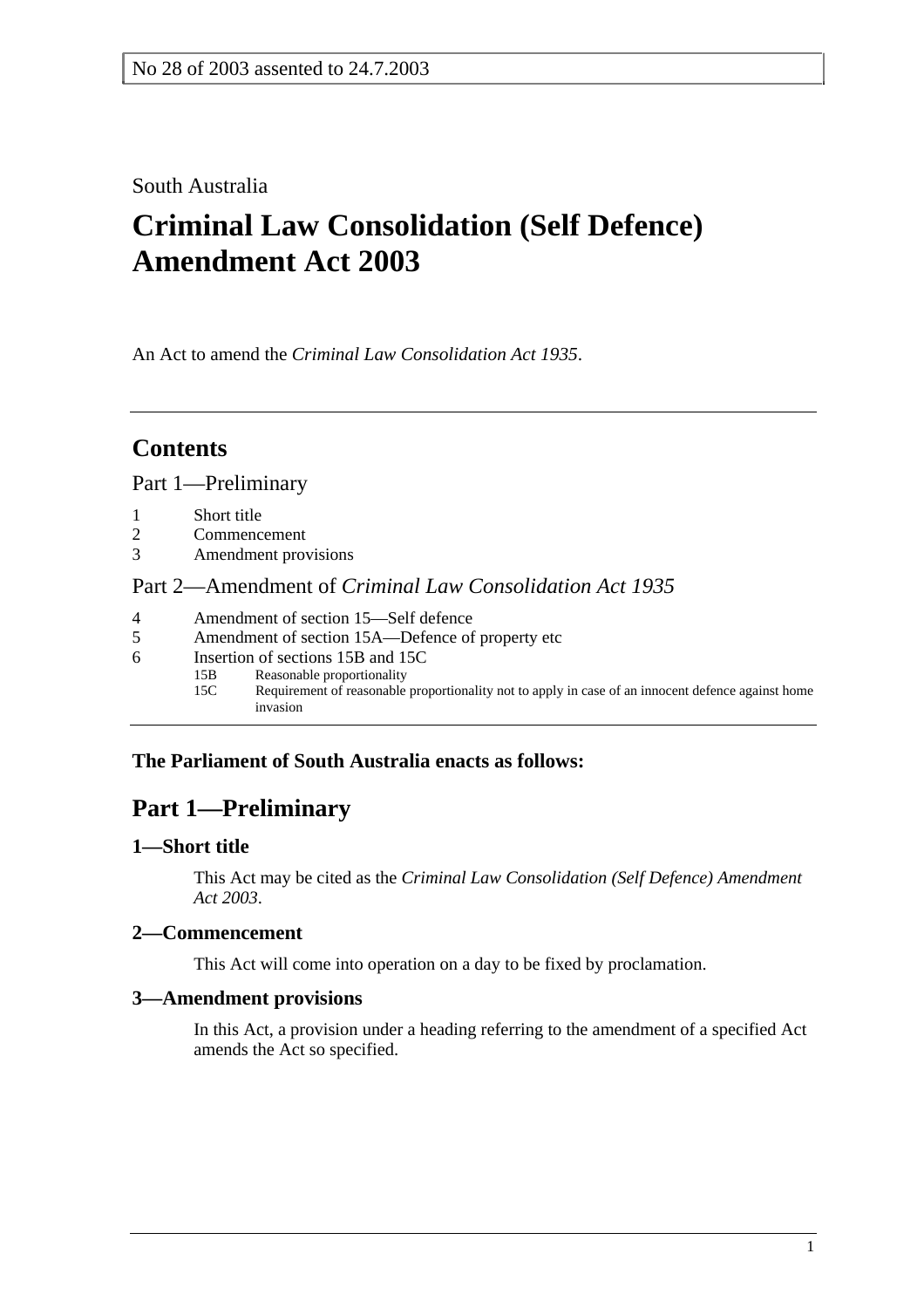## **Part 2—Amendment of** *Criminal Law Consolidation Act 1935*

#### **4—Amendment of section 15—Self defence**

(1) Section 15(1)—after paragraph (b) insert (as a note to paragraph (b)):

**Note—** 

1 See, however, section 15C. If the defendant establishes that he or she is entitled to the benefit of that section, this paragraph will be inapplicable.

(2) Section 15(2)—after paragraph (b) insert (as a note to subsection (2)):

**Note—** 

1 See, however, section 15C. If the defendant establishes that he or she is entitled to the benefit of that section, the defendant will be entitled to a complete defence.

#### **5—Amendment of section 15A—Defence of property etc**

(1) Section  $15A(1)$ —after paragraph (c) insert (as a note to paragraph (c)):

**Note—** 

- 1 See, however, section 15C. If the defendant establishes that he or she is entitled to the benefit of that section, this paragraph will be inapplicable.
- (2) Section 15A(2)—after paragraph (c) insert (as a note to subsection (2)):

**Note—** 

1 See, however, section 15C. If the defendant establishes that he or she is entitled to the benefit of that section, the defendant will be entitled to a complete defence.

#### **6—Insertion of sections 15B and 15C**

After section 15A insert:

#### **15B—Reasonable proportionality**

A requirement under this Division that the defendant's conduct be (objectively) reasonably proportionate to the threat that the defendant genuinely believed to exist does not imply that the force used by the defendant cannot exceed the force used against him or her.

#### **15C—Requirement of reasonable proportionality not to apply in case of an innocent defence against home invasion**

- (1) This section applies where—
	- (a) a relevant defence would have been available to the defendant if the defendant's conduct had been (objectively) reasonably proportionate to the threat that the defendant genuinely believed to exist (the *perceived threat*); and
	- (b) the victim was not a police officer acting in the course of his or her duties.